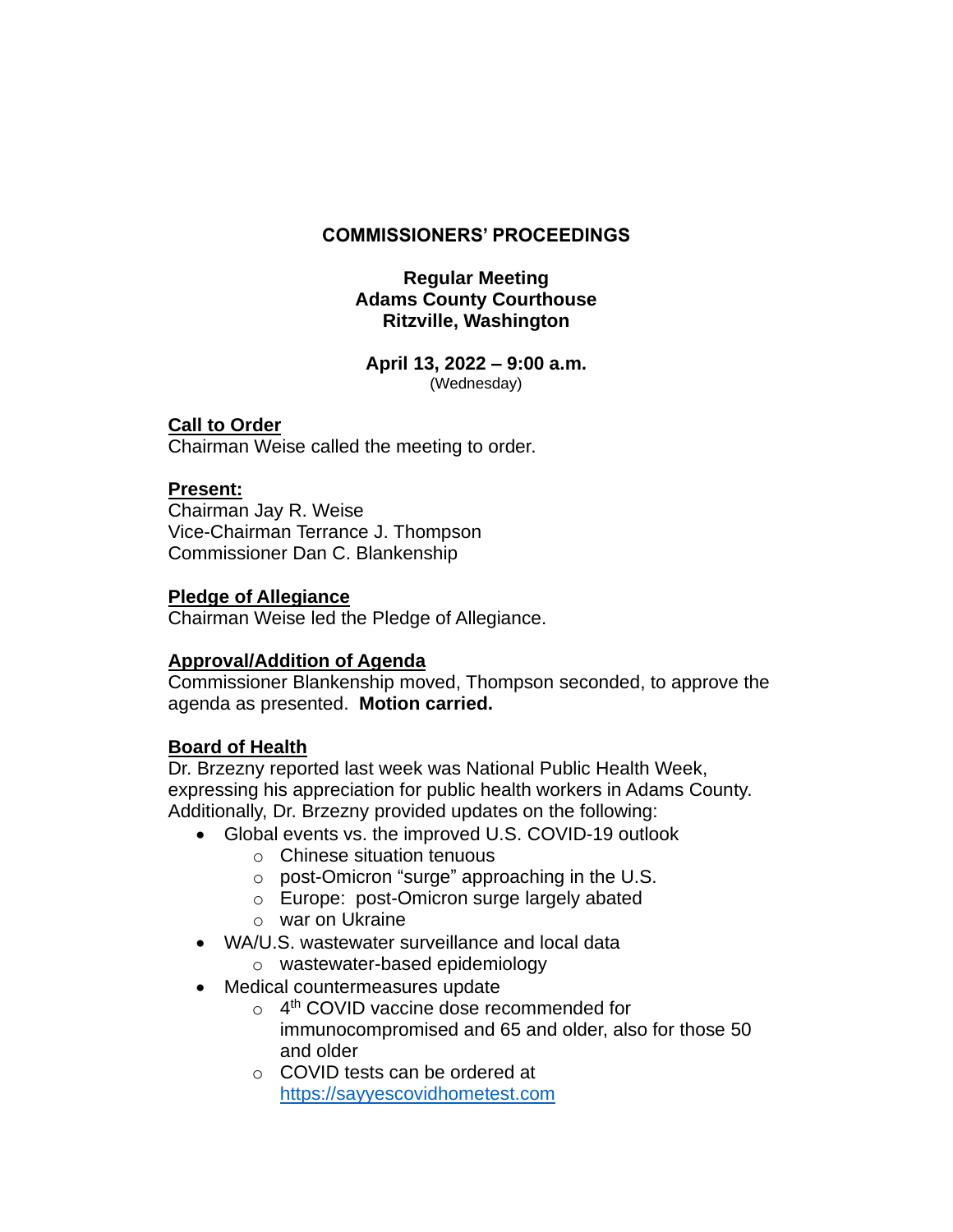- Recent increase in other respiratory viruses
- Extraordinarily active TB case load in Adams County, four (4) active cases currently
- Childhood vaccines
- Drug abuse and overdoses Adams County did not have any reported overdose deaths in 2020 or 2021

# **Integrated Health Care Services**

Opioid Abatement Strategies – Commissioner Weise briefly reviewed a proposal from Washington Association of Counties (WSAC) regarding opioid abatement strategies. Commissioner Weise will forward information to Dr. Brzezny, Health Officer, and IHCS Director Guse for consideration.

Agency Updates - Integrated Health Care Services Director Guse provided agency updates for the month of March, 2022.

Recovery Navigator Program – Proposed job descriptions for RNP Case Manager and RNP Outreach Navigator were reviewed by Director Guse. The positions will be within the SUD/Recovery Navigator Program. Documents have been forwarded to Civil Attorney Barden for review.

Memorandum of Understanding (COVID-19 Quarantine) – Director Guse reported that motels in Ritzville under contract for COVID-19 quarantine cases are no longer a necessity and recommends ending the Memorandum of Understanding as of June 30, 2022. Guse received Board concurrence.

## Behavioral Health – Qualifacts Systems, Inc

Commissioner Blankenship moved, Thompson seconded, to authorize the Chairman to sign Electron Medical Records (EMR) Service Change Form between Qualifacts Systems, Inc. and Adams County Integrated Health Care Services to modify the agreement to add "Client Appointment Reminder Feature" that will automatically remind clients of scheduled appointments for a one-time charge of \$2,500 and a monthly fee of \$345 for the period May 1, 2022 through May 31, 2024. **Motion carried.**

Public Health – Consolidated Contract CLH31001, Amendment #3 Commissioner Blankenship moved, Thompson seconded, to authorize the Chairman to sign Consolidated Contract CLH31001, Amendment #3, between the State of Washington Department of Health and Adams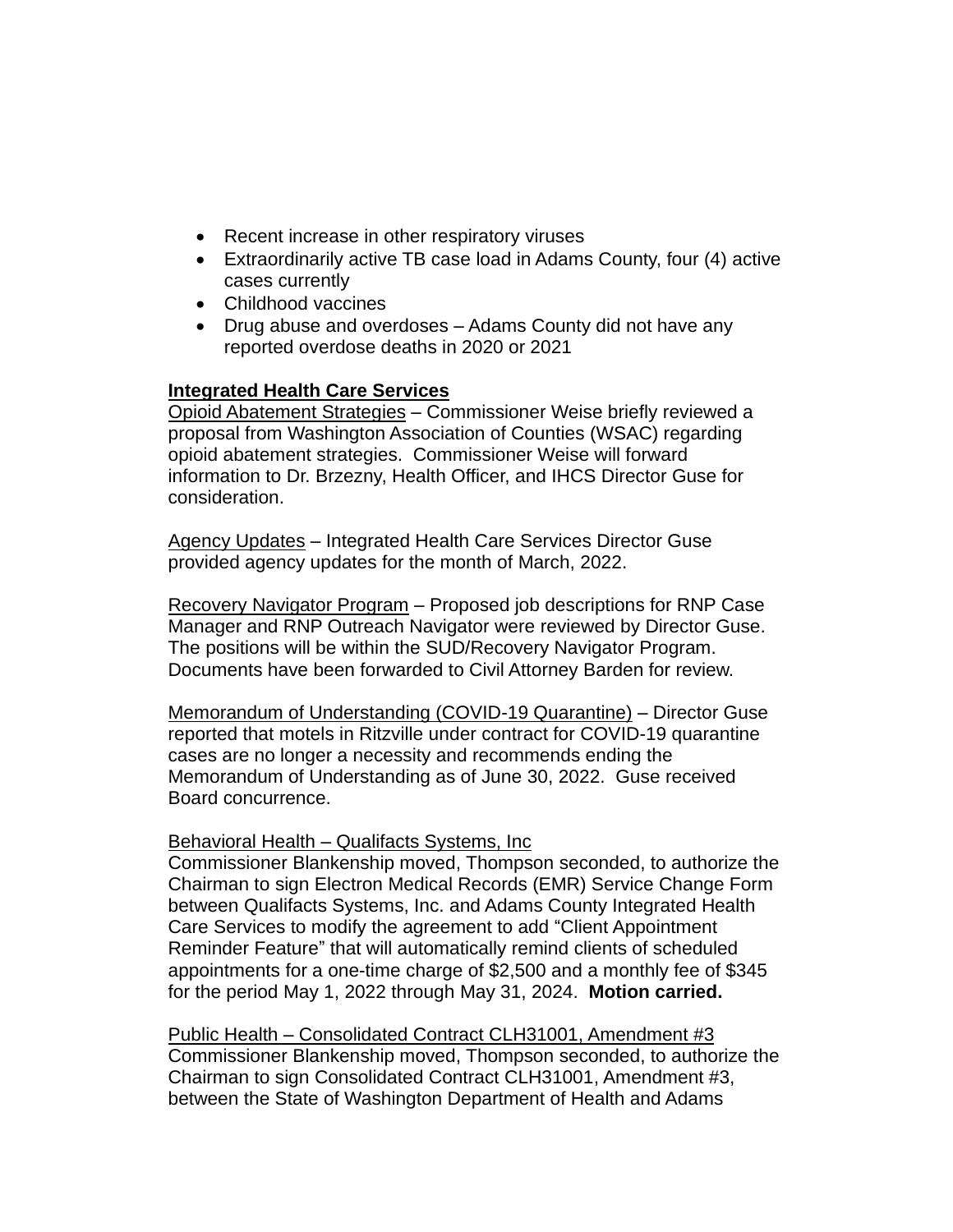County Integrated Health Care Services for increased funding of \$1,726 for a total contract award of \$1,876,022 for the period January 1, 2022 through December 31, 2024. **Motion carried**. *(Adds 2022 allocation dollars for promotion of immunizations for January-June, 2022.)*

Enforcement – Director Guse requested and received direction on a recent enforcement order that was issued by her department and sent certified, return receipt mail. Guse reported the letter was returned as unclaimed and unable to forward. The next steps were reviewed with Prosecutor Flyckt stating personal service is the next step in the progression of enforcement and to contact the sheriff's office to advance the process.

## **Precinct Boundaries**

A draft resolution in the matter of adoption voter precincts within Adams County was reviewed. Action is anticipated April 20, 2022.

## **Recess @ 11:38 a.m. Reconvene @ 1:00 p.m.**

### **Board Workshop**

### Public Works

Public Works Director O'Brien provided updates on road maintenance noting special projects in all three districts. O'Brien reported the Ritzville transfer station roof was damaged during high winds and estimates are being sought for repair; and, Facilities Manager Sackmann is receiving quotes from tree trimming services for additional trees at the fairgrounds.

### Adams County Farm Ground Lease

Commissioner Blankenship moved, Thompson seconded, to approve the Farm Lease between Cody Horst, Othello, and Adams County, for a term of four (4) crop years commencing on the date of execution and terminating on November 30, 2025 with rent payable in the amount of \$3,500 per lease year. **Motion carried**.

### Engineering

Assistant Public Works Director Reynolds provided updates on the Booker Road Overlay #2 project and the Cunningham Road project.